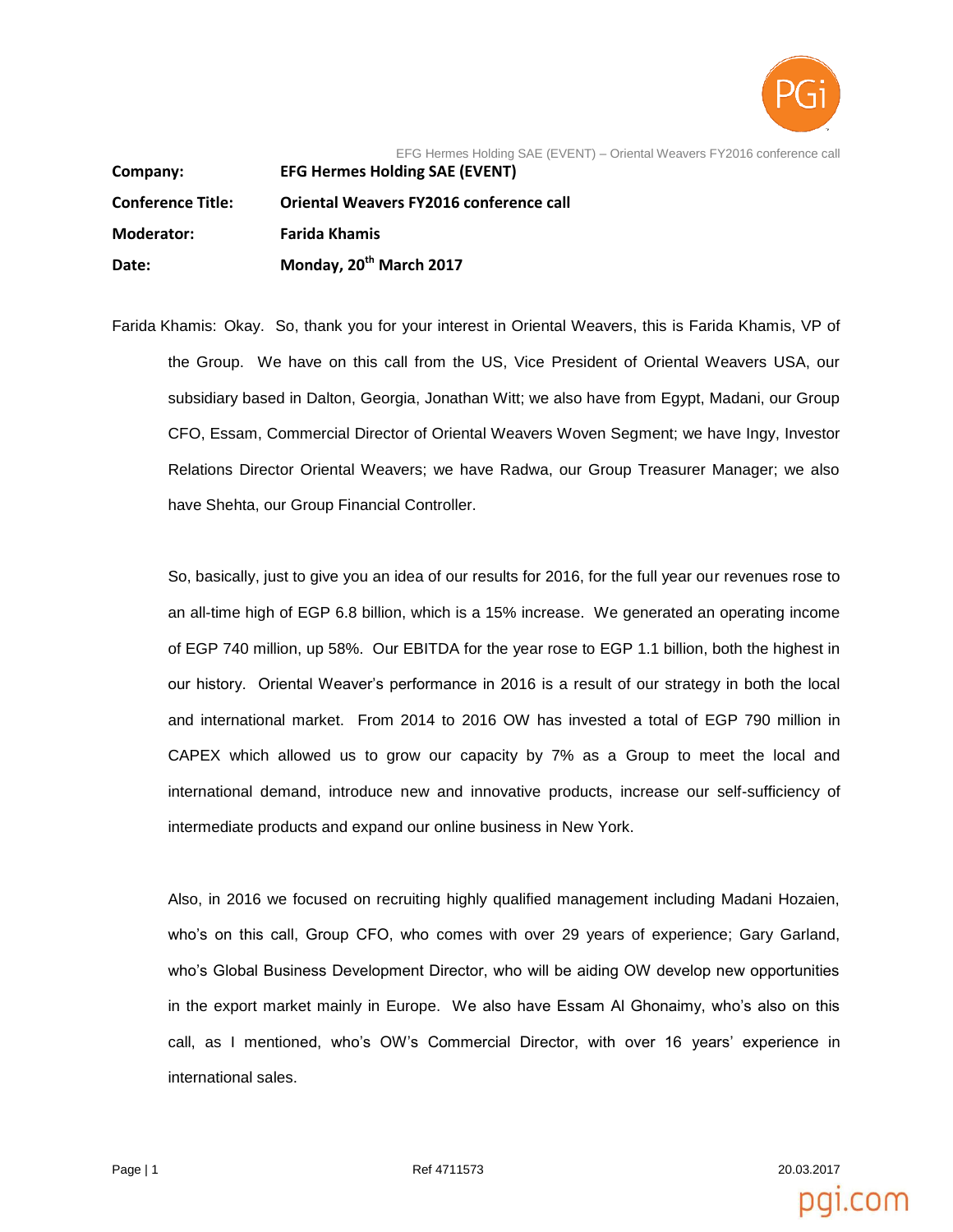

I'm going to pass the floor on over to Ingy, who's going to take you through the results, our fourth quarter results.

Ingy Diwany: Thank you, Farida. Good afternoon, everyone. In the fourth quarter our sales grew 63%, with an EBITDA margin of 15.7%, which is almost 350 basis points higher compared to the prior year. Our reported attributable earnings grew 42% year-on-year. I will now review our fourth quarter results by market.

During the fourth quarter our local sales grew 30% year-on-year, resulting mostly from the price increase we implemented to cover the rising costs following the floatation of the Egyptian pound, and to a lesser extent, a 3% volume growth.

Our hospitality segment in Egypt reported a growth of 200% and successful completion of 13 projects in Cairo, Alexandria and the Red Sea, such as the Cairo Marriott Hotel, Kempinski Nile Hotel, Al-Azhar Mosque, and the St Peter Church in Cairo, and amongst – and there are several other projects as well.

On the exports front, which is almost 64% of our total revenue, grew 90% on an adjusted basis reflecting fully the floatation of the Egyptian pound, and a 2% year-on-year growth in USD exports revenue. Our US arm recorded a 6% growth in its USD revenues in 2016 on developing new programmes with leading home furnishing stores for indoor and outdoor rugs and expansion in its online business.

Backed by our continuous efforts exerted throughout the year and establishing new clients in existing markets, and penetrating new markets, Egypt-based woven companies reported only a 4% decline in export revenues in USD terms despite the 24% decline in Euro-based revenues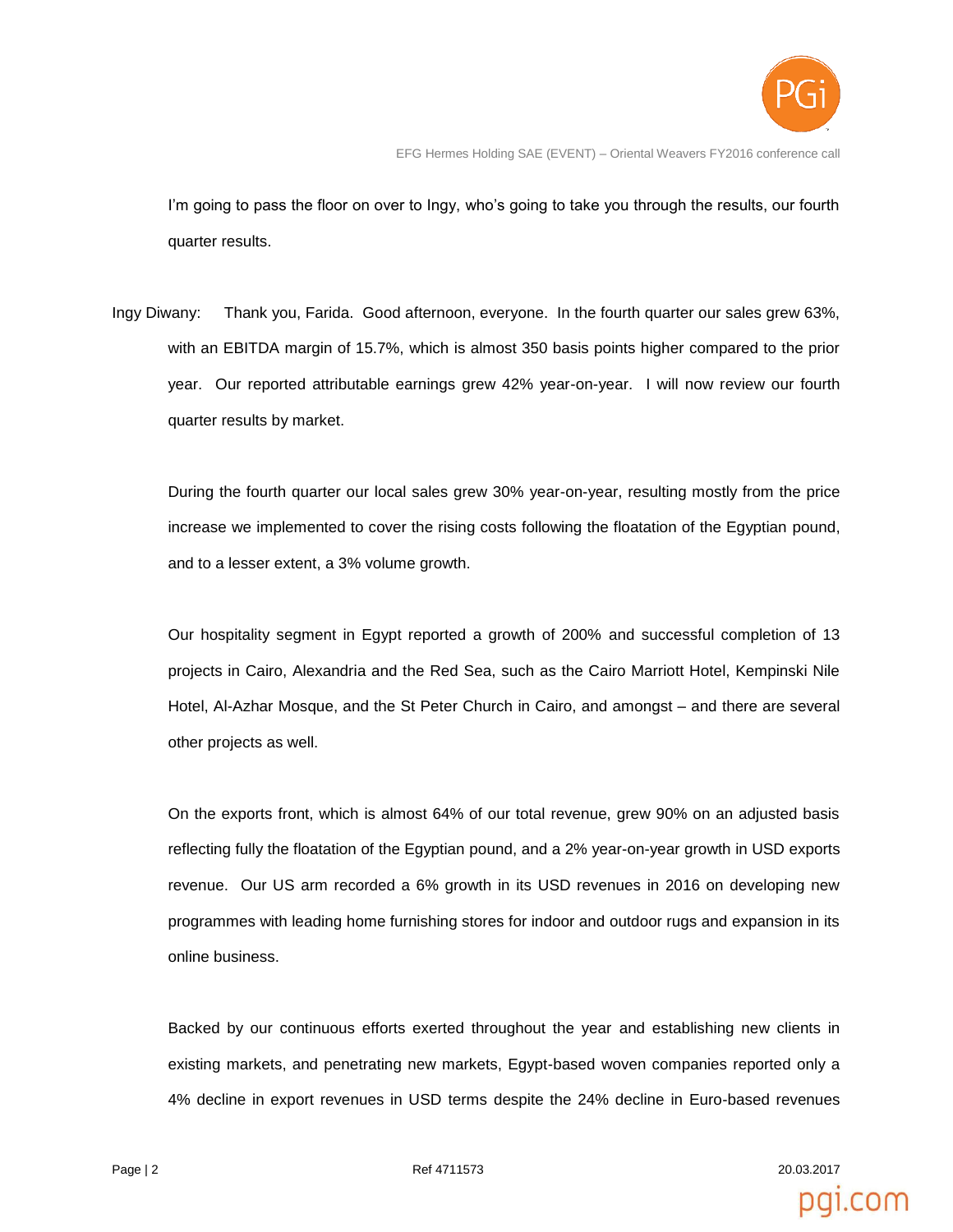

EFG Hermes Holding SAE (EVENT) – Oriental Weavers FY2016 conference call generated from our top export customer. We are currently developing a new programme for this customer which could see us reach 25% increase in the Euro value of business with them in the second half of 2017.

On the finance cost side, the effort of the Treasury team saw net interest expense on an adjusted basis decline by 1% during the quarter, despite 500 basis points average increase in corridor rates at the EGP devaluation, and higher borrowings to finance expense. This resulted from the efficient utilisation of our cash balance to investments in high yield treasury bills.

Now I will leave the outlook to Farida.

Farida Khamis: Thank you. Our outlook for 2017 remains positive. Our new collection introduced in the Domotex fair in Germany received overwhelmingly positive feedback. We plan to add 11 looms besides the new machinery in Egypt-based factories in 2017, with a total estimated CAPEX figure of \$10 million to meet both local and international demand. We expect our net sales figures to be within the range of EGP 10-11 billion.

For an update, basically, for year-to-date performance, our consolidated Group for January and February: local volumes were up 4% and value[?] 71%. For exports, volumes have increased 15% and value up 121%, making total sales increase by 10% in volume and 98% in value.

We currently have a fair in Egypt at both Oriental River, our Woven subsidiary is participating in, and MAC, our tufted subsidiary. And it takes place around the same time each year, it started on 16<sup>th</sup> March, ending on 25<sup>th</sup> March. And on average we offer 10% discount on our products and the results are very promising so far, although the exhibition hasn't finished yet. For Oriental Weavers we saw an 82% increase, EGP 7.8 million in sales as compared to EGP 4.2 million last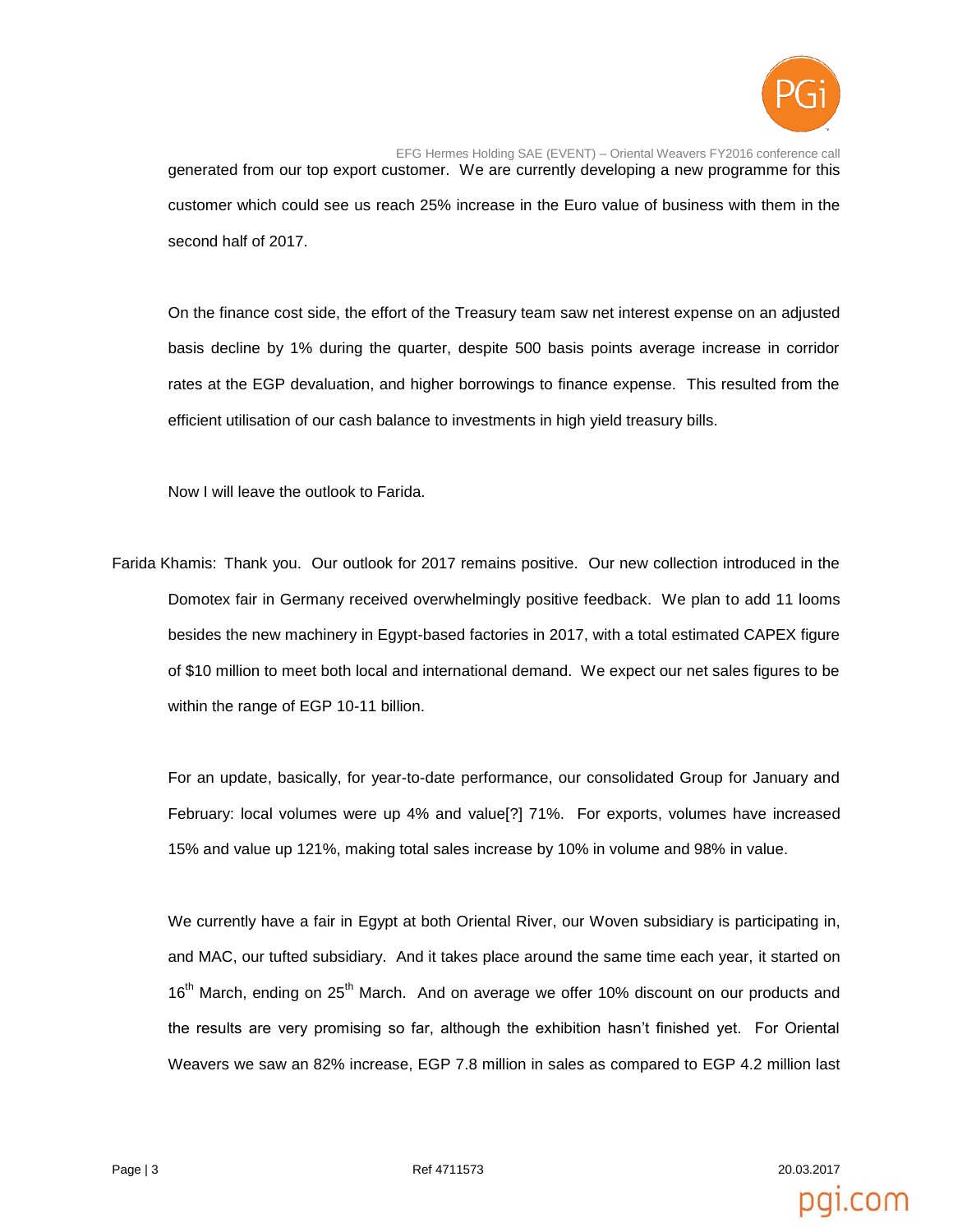

EFG Hermes Holding SAE (EVENT) – Oriental Weavers FY2016 conference call year. And for MAC, EGP 2 million in sales as compared to last year EGP 800,000, so that's a 153% increase.

We also proposed that the Board of Directors for 2016 a per share dividend of EGP 1.4 which is a yield of 7.5%.

Ingy will now give guidance for 2017 and then we'll open the floor for Q&A.

Ingy Diwany: For the next sale, that Farida has just said, we expect revenues to be in the range of EGP 10-11 billion and we expect an earnings figure of almost EGP 750 million.

Then, now, we can open the floor for questions.

- Speaker: Sure. Tracey, could you please help us with the instructions for the questions and get started whenever anybody is ready.
- Operator: Thank you. If you would like to ask a question, please signal by pressing star one on you telephone keypad. If you're using a speakerphone, please make sure your mute function is turned off to allow your signal to reach our equipment. Again, press star one to ask a question. We'll pause for a moment to allow everyone an opportunity to signal.

We will now take our first question from Atman Majeera from East Capital. Please go ahead.

Atman Majeera: Hi, thank for taking my question, just a few questions that I had. Firstly, for EBITDA margins, obviously, fourth quarter was higher because you had pre-deval inventory on your books. What's a normalised sort of margin we should be factoring in after your old inventory gets sold out? Hello?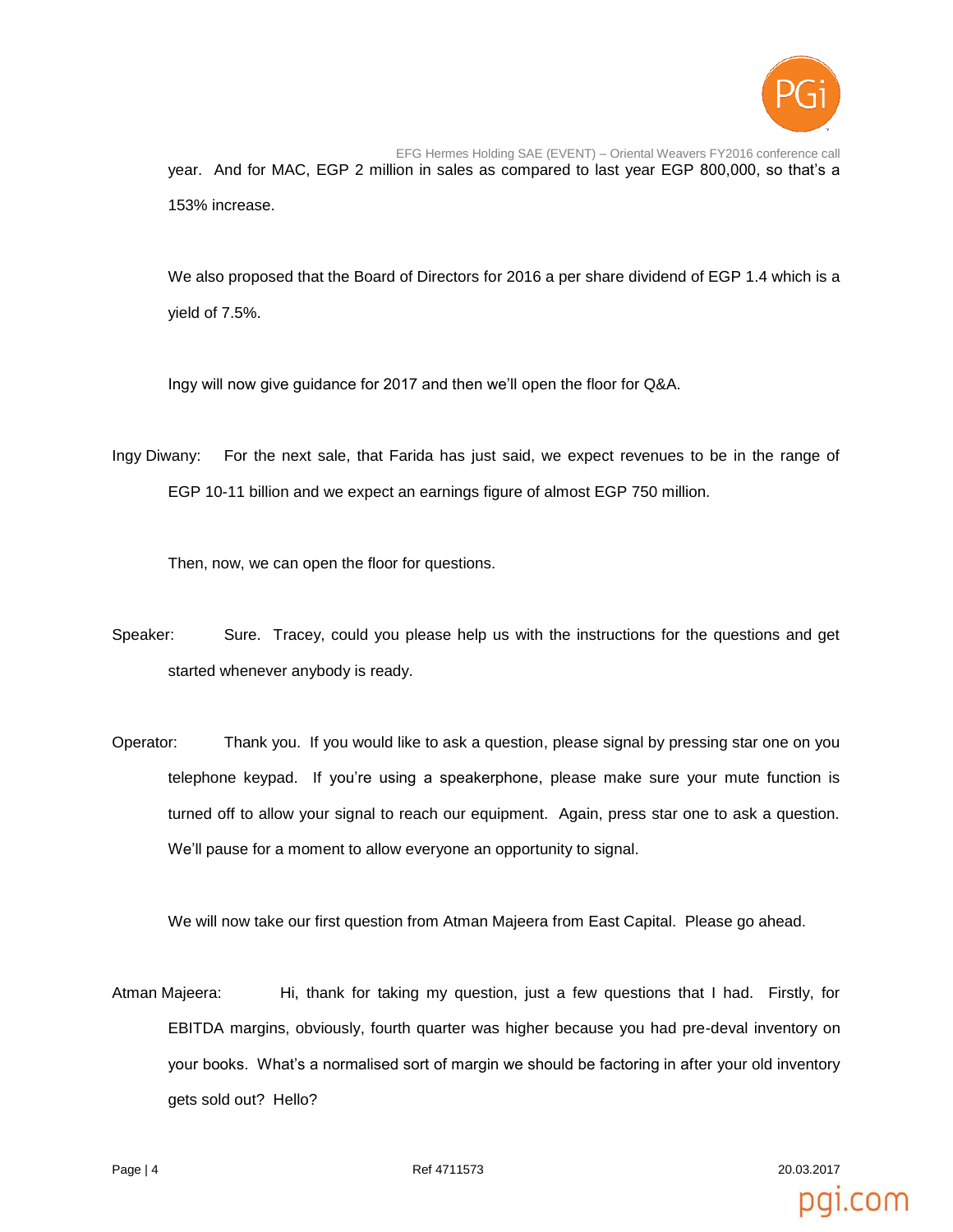

EFG Hermes Holding SAE (EVENT) – Oriental Weavers FY2016 conference call

- Farida Khamis: Yes. Yes, we expect EBITDA margins throughout the year to be in the range of 15% to 16%.
- Atman Majeera: Alright. And my next question would be about before deval you didn't have much input competition because of FX shortage. Are you seeing that change now? Are you seeing more Turkish carpets coming into the market or is that not something you're concerned about?

Sorry, have I lost you there? Sorry? Hello?

- Speaker: Hello. Actually, with the devaluation we think that in the local market we have we are in a better position.
- Atman Majeera: So you're not seeing any import competition?
- Speaker: Compared to the Turkish products they are subject to the complete devaluation while we have an important part of our sales is in Egyptian pounds.
- Atman Majeera: Mm-hmm.
- Speaker: So devaluation is always, even for the local market, it is in our favour, in our it's a better position for us.
- Atman Majeera: I understand. My last question would be your guidance based on what FX rate exactly? I mean, what are you factoring in for your guidance? What FX rate?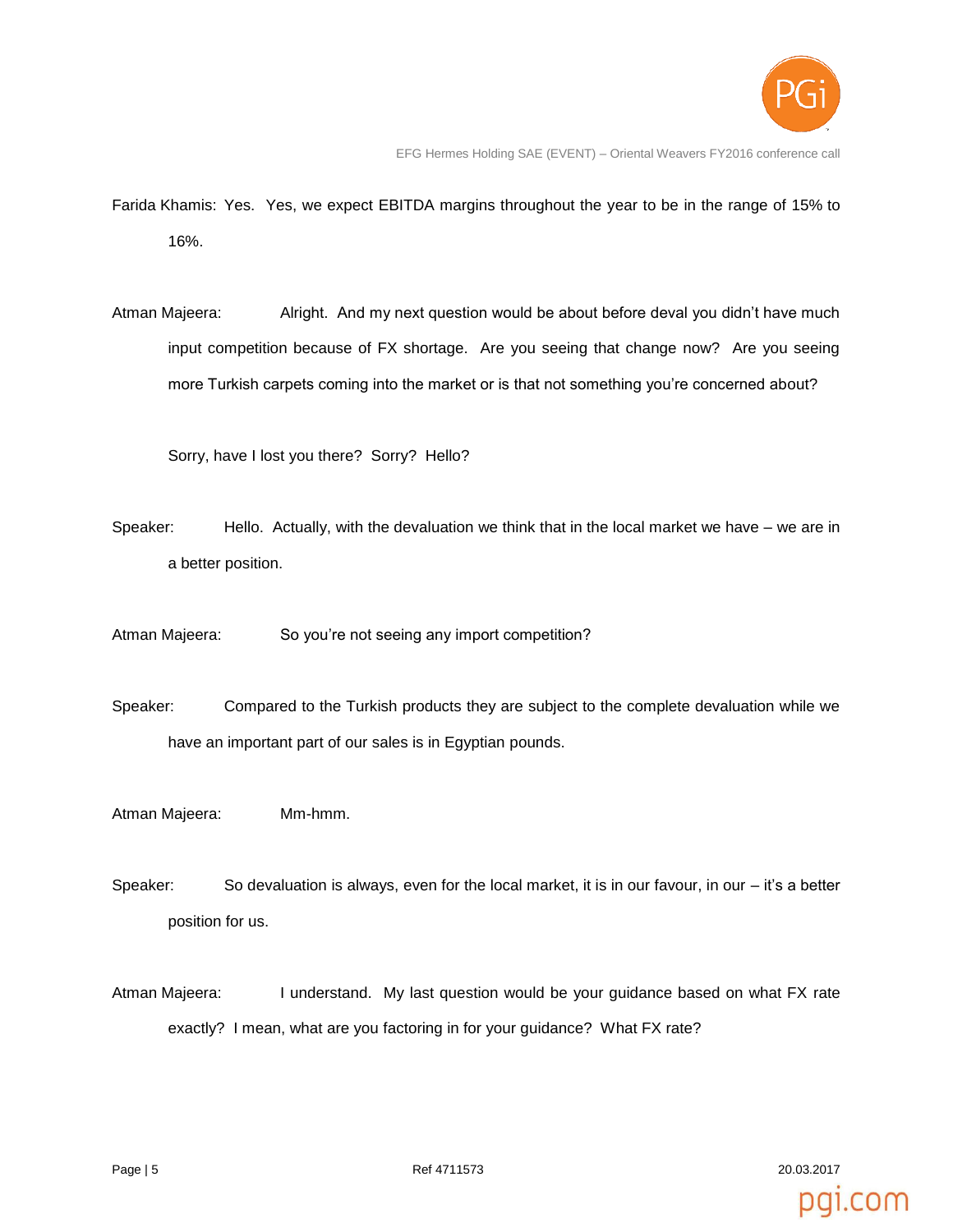

EFG Hermes Holding SAE (EVENT) – Oriental Weavers FY2016 conference call Farida Khamis: While we do elaborate further on the local import side we – as we – we see now – we can see now that imports from Turkey are down by almost 10% to 15%, especially with the stringent measures that the Central Bank imposed starting on March 2016. So this somehow led to less import penetration from Turkey.

Atman Majeera: Alright, thank you for that.

Farida Khamis: Yeah, and bank – some traders find it difficult to source dollars from banks to import. So this is another obstacle that led to the lower import penetration.

- Speaker: I would like to just also add another, for the international [inaudible] for all markets. It has been noted particularly from the African and Middle East market that due to bad experiences in collecting money, accordingly they have reduced their exports to the Middle East and Africa and they are redirecting their exports to Europe and the United States.
- Atman Majeera: Right. And my last question on FX. Could you tell me what rate are you factoring in for your guidance?

Sorry, the line is very unclear, I can hardly listen anything.

- Farida Khamis: We're so sorry. Well, our balance sheet is currently naturally hedged so we're not expecting any FX clearance or not until next year, or anything that will be – because it wouldn't be major to this amount. And the assets in foreign currency are a separate thing, the liabilities in foreign currency, so we're not expecting any losses or gains.
- Atman Majeera: No, I'm talking about your revenue guidance. So, I mean so, your export numbers you've factored in some FX, right?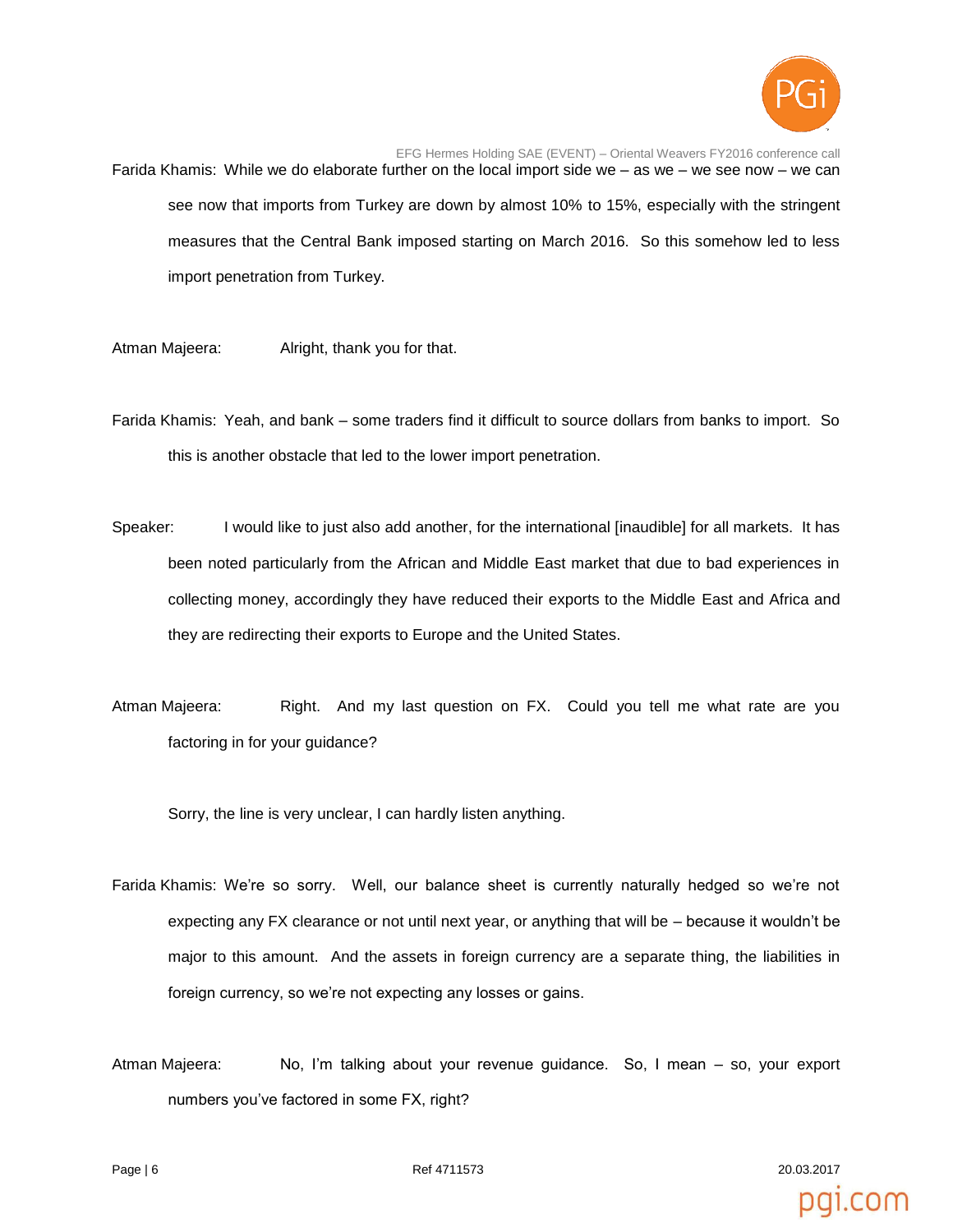

EFG Hermes Holding SAE (EVENT) – Oriental Weavers FY2016 conference call

Farida Khamis: Yes, it's based on EGP 18 per [inaudible].

Atman Majeera: EGP 18, alright. Right, that's it from my side. Thank you.

Farida Khamis: Thank you, Atman.

- Operator: We will now take our next question from Julian Saron[?] from [inaudible]. Please go ahead.
- Julian Saron: Good afternoon. Can you hear? Your line is quite bad. Can you hear me?

Farida Khamis: We can hear you.

Ingy Diwany: We can hear you, Julian.

Julian Saron: Very good. Actually, I struggled to understand one comment you made regarding to domestic market year-to-date. Could you give me those numbers again, what is the volume, price breakdown for domestic sales year in 2017 please?

Farida Khamis: You're asking about year-to-date for 2017, right?

Julain Saron: That's correct.

Farida Khamis: Okay. Well, actually the numbers in January and February we've seen –

Julian Saron: Yes.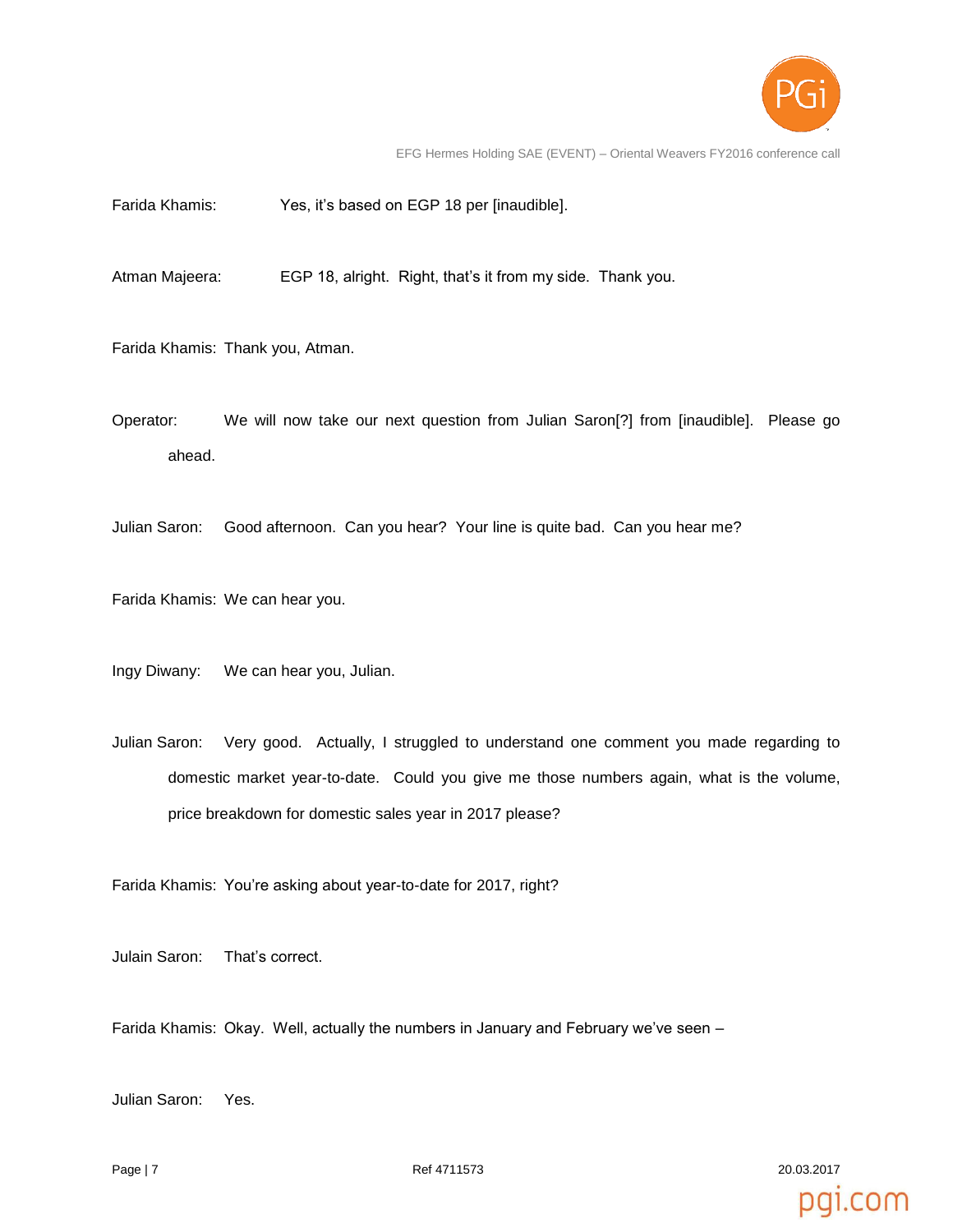

- Farida Khamis: the volumes up 4% and value up 71%. And this isn't taking into account the fair that started in the 16<sup>th</sup> March. As I mentioned, there is, in the fair so far to date, although it ends of the  $25<sup>th</sup>$  March, are EGP 7.8 million as opposed to EGP 4.2 million last year.
- Julian Saron: Okay. Okay, thank you for that. On the export side are you able to give us, or how the pricing per unit on average, all segments considered, is behaving? You've made a commentary in the narratives about a slight price adjustment. So I wondered what that adjustment is and what is the intent going forward? Are you getting pressure from your US and Europe customers to revise downwards to give the benefit of the deval? What's the dynamic there on pricing?
- Farida Khamis: So, you said that we made the reference in the narrative to price adjustment. I'm not sure what you're referring to?
- Julian Saron: Yeah, page two. Page two, 'On the export front, we have slightly adjusted our selling price.'
- Farida Khamis: Yeah, okay.
- JulianSaron: So I assume, I assume you're talking dollar pricing.
- Farida Khamis: Yes, this is a discount that we offer during [inaudible], which is almost 3%.
- Julian Saron: It was 3%, yes.
- Farida Khamis: We basically decided not to allow for major price decreases to cover for the price increases in the local market. We were expecting volumes to be hit, and we still are, for local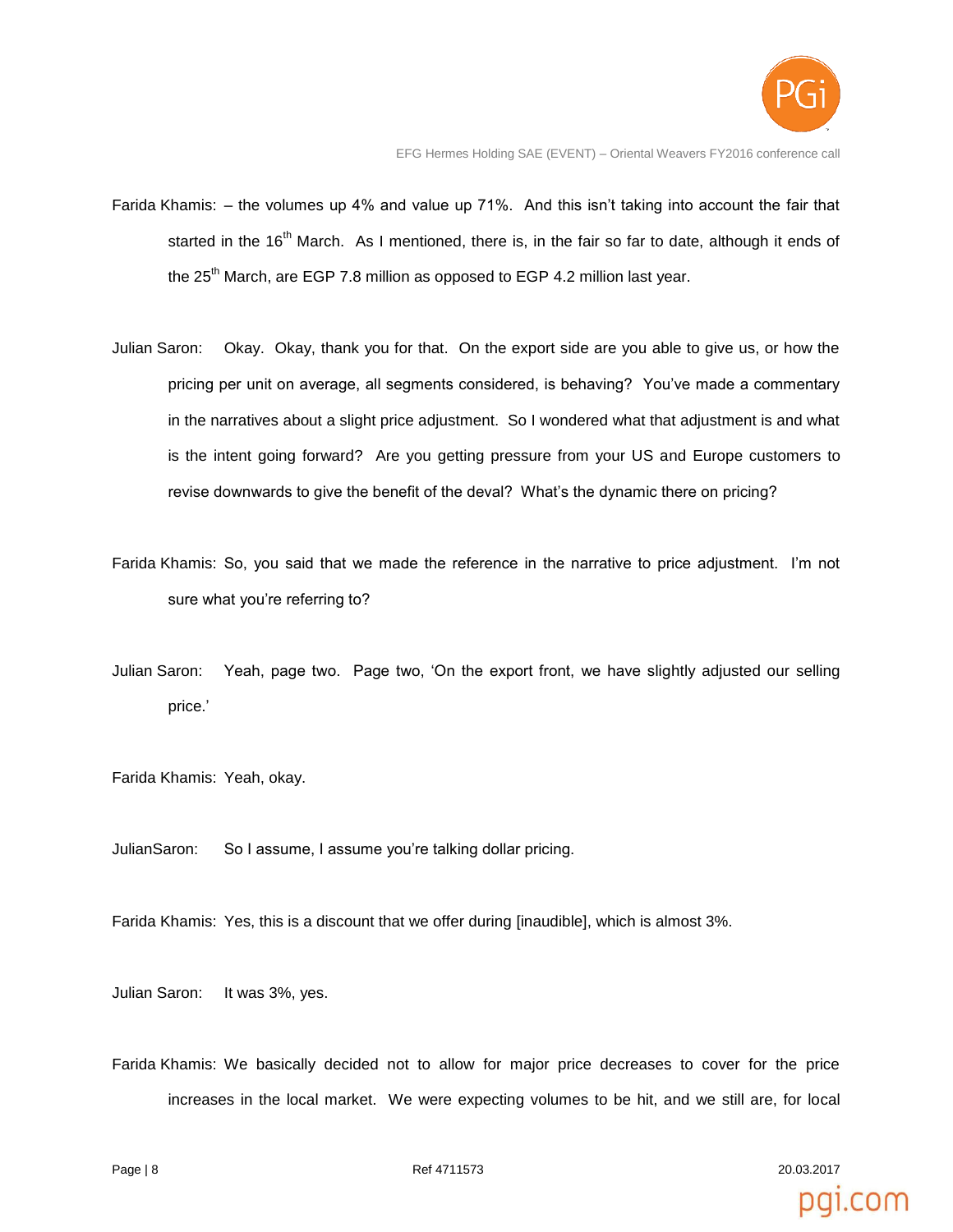

EFG Hermes Holding SAE (EVENT) – Oriental Weavers FY2016 conference call sales in 2017, given the floatation and inflation and what's happening in the local market. So although we could have passed on more price decrease we decided not to because we're actually extremely competitive in terms of pricing with all fairs, especially at the Turkish fairs. So we were happy to just, kind of, offer the 3% symbolic price decrease. And we don't see ourselves giving any further price decreases.

Speaker: Actually, not to mention that it's very clear – not to mention –

Julian Saron: Please go ahead.

Speaker: Actually, we offered it on a case-by-case, client-by-client basis. It was not in general decrease in our prices.

Julian Saron: Okay. Okay, very clear. What –

Farida Khamis: [Inaudible].

Julian Saron: I beg your pardon?

Farida Khamis: Jonathan, would you like to add anything from your side for the US sales in terms of pricing this year in your strategy?

Jonathan Witt: Well, of course. You know, our product mix includes not only our production coming from Egypt and the facility in China, but we produce a large portion of our product at our factory in Dalton, Georgia. So, we have a nice mix and balance so that really any of the customers that we deal with know that we've already been leveraging kind of a balance of cost of lower cost overseas production blended with what we produce here that gives them that extra stability and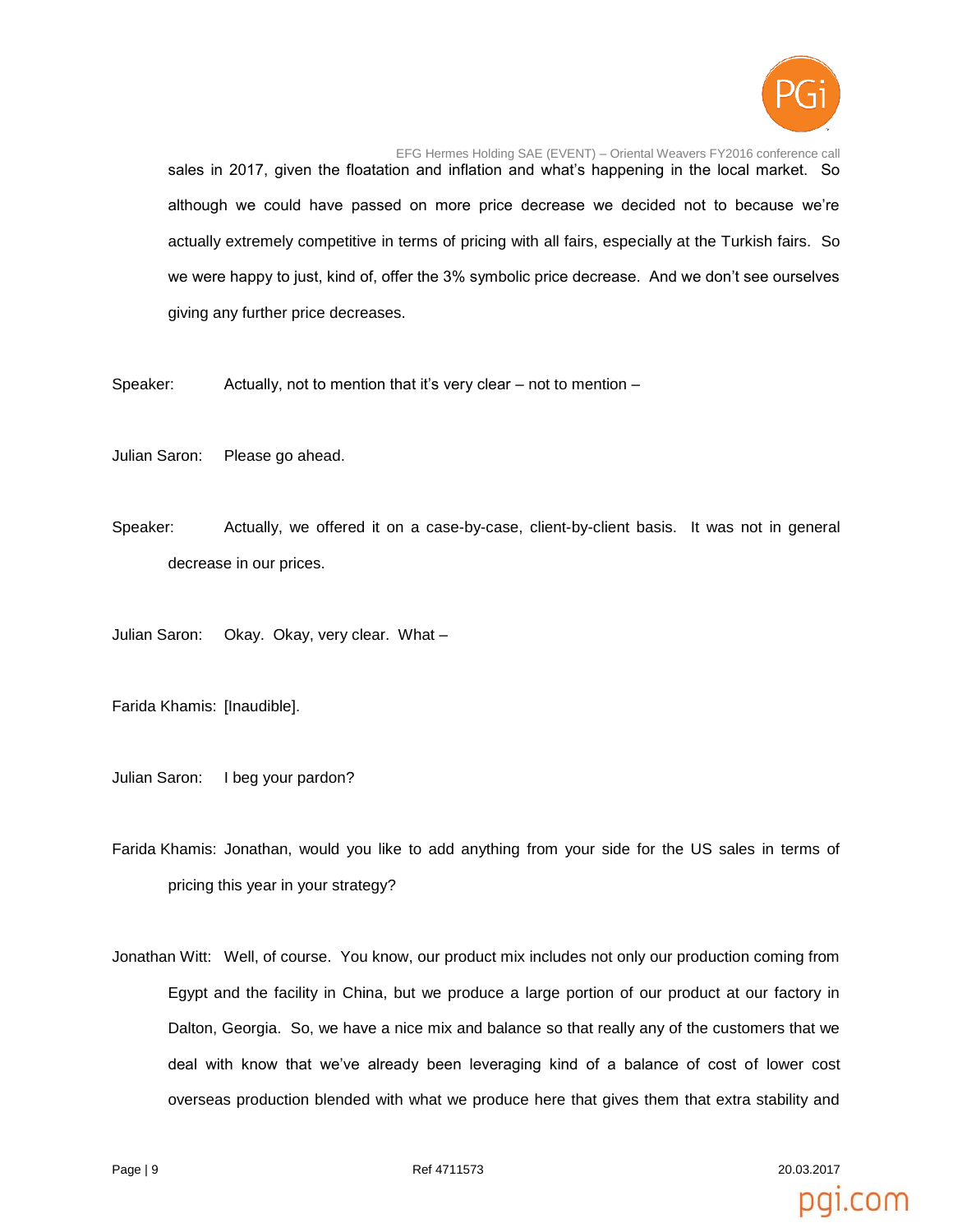

EFG Hermes Holding SAE (EVENT) – Oriental Weavers FY2016 conference call insurance, so to speak, of service in a timely manner. So it hasn't been a challenge for us as far as our US business goes from a cost production standpoint.

I would also point out that for the Turkish, I heard that mentioned several times, they're facing a bit of an operational challenge when it comes to the US market as well. Because unlike Oriental Weavers, where we are the largest and we have such consolidated efforts in the US and other countries, they're very – they may have a big impact, or have in the past, but they were many small companies that made that up. And a lot of their previous placements in the best markets were reliant on buyers who had to make the travel to Turkey and then around the various manufacturers to source each individual product and develop it with them.

With the situation as it is in Turkey, a lot of that travel has been cut off by some of the large retailers that got let in there, buying and merchandising teams make the trip to Turkey. And so that falls into OW's favour, that they have us on the ground in the US. And they're used to working with us and they don't have to go around to so many different companies to put together one programme.

- Julian Saron: And sorry, while I've got you on the line, Jonathan, I actually have a question for you as well. Do you feel that there's a, that Mr Trump, your newly elected President, could put some stick in your wheels, or the wheels of Oriental Weavers, by sort of raising import duties and basically forcing you to invest into capacity in your US plants and reconfigure your, sort of, production mix as you describe it?
- Jonathan Witt: You know, actually, that's something before Trump and really even before the election, going back four years ago, we made a consolidated choice and decision to improve and increase our production capabilities in the US in terms of yarn and also woven finished product. So we've been expanding our capacity, and you can see some of that outlined in our CAPEX expenditures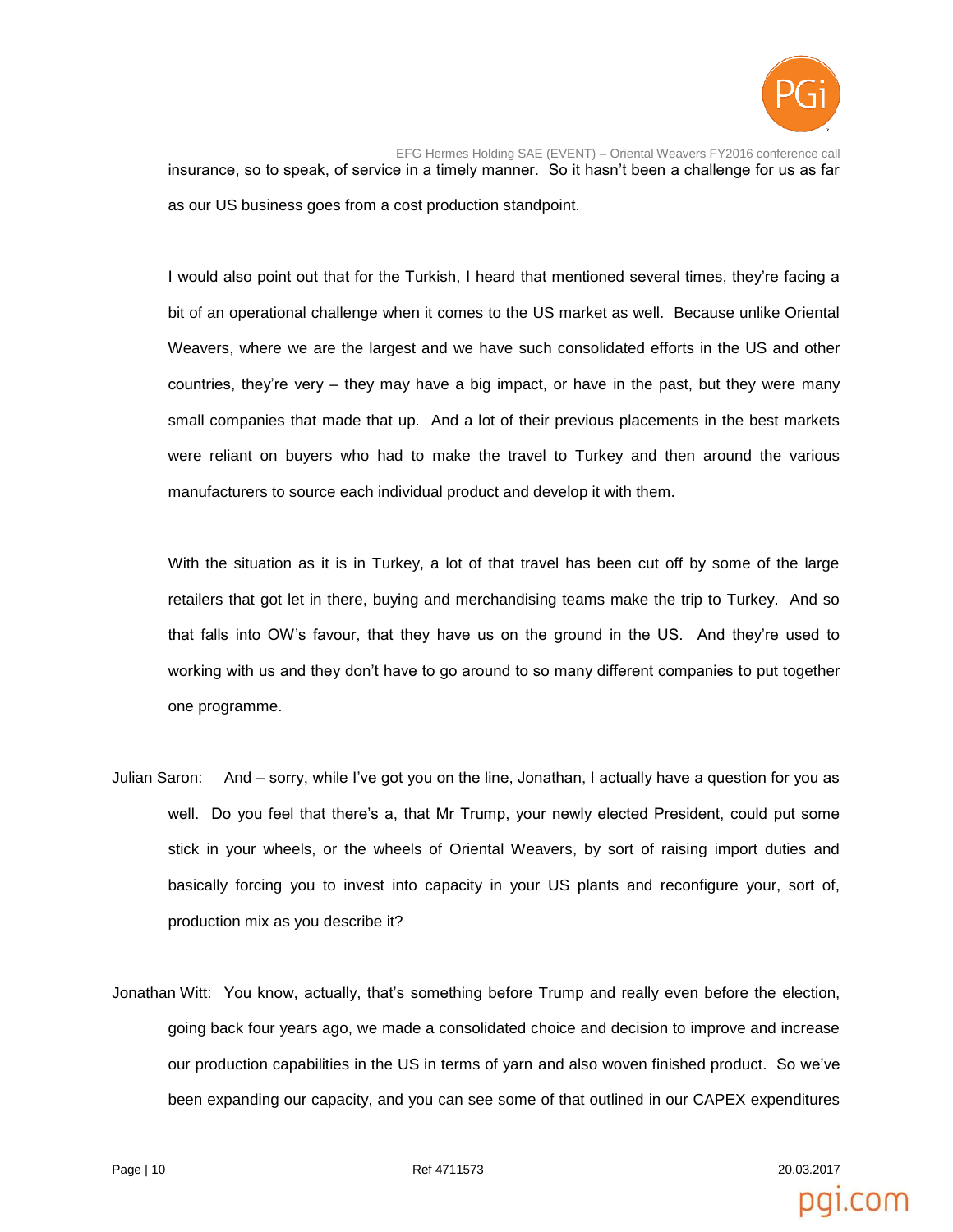

EFG Hermes Holding SAE (EVENT) – Oriental Weavers FY2016 conference call in terms of looms and new yarn lines, one of which has just finished being installed actually this month.

We've been growing our production mix for the US, and partially because when you look at woven area rugs there are only three – four, if you count some of the smaller ones – manufacturers in the US. But you have so many importers, so it puts us in a nice position in general. But in terms of any increases in duties and/or the reductions in corporate taxes that have been discussed, we're positioned very well compared to the other pure importers into the US market because we'll be able to not only close the gap between our production costs in the US versus import but also we already have a large manufacturing facility in place where others, if they decided to go down that path if imports were a hurdle, it would take them several years to catch up and build a facility to the scope we have.

Julian Saron: Thank you for that. Thank you. So on pricing could you put some colour on to how the IKEA business coming back to the export sales mix is going to hit the dollar pricing realisation, if you assume that the dollar euro rate stays unchanged.

Farida Khamis: Sorry, could you repeat the question? There was pricing of IKEA –?

- Julian Saron: The IKEA account, it's now back in the mix, that you've basically secured more business after, sort of, cutting it back in 2015. So I just wondered if getting a big European client back in your sales mix would affect your average dollar realisation.
- Speaker: With regards regarding IKEA, actually, it's the year where they changed the whole collection for the account to [inaudible]. So what they did is they removed some of their items and replaced them with new items. The new business should have – should represent now \$22 million. They have granted Oriental Weavers this business. Accordingly, we are expecting this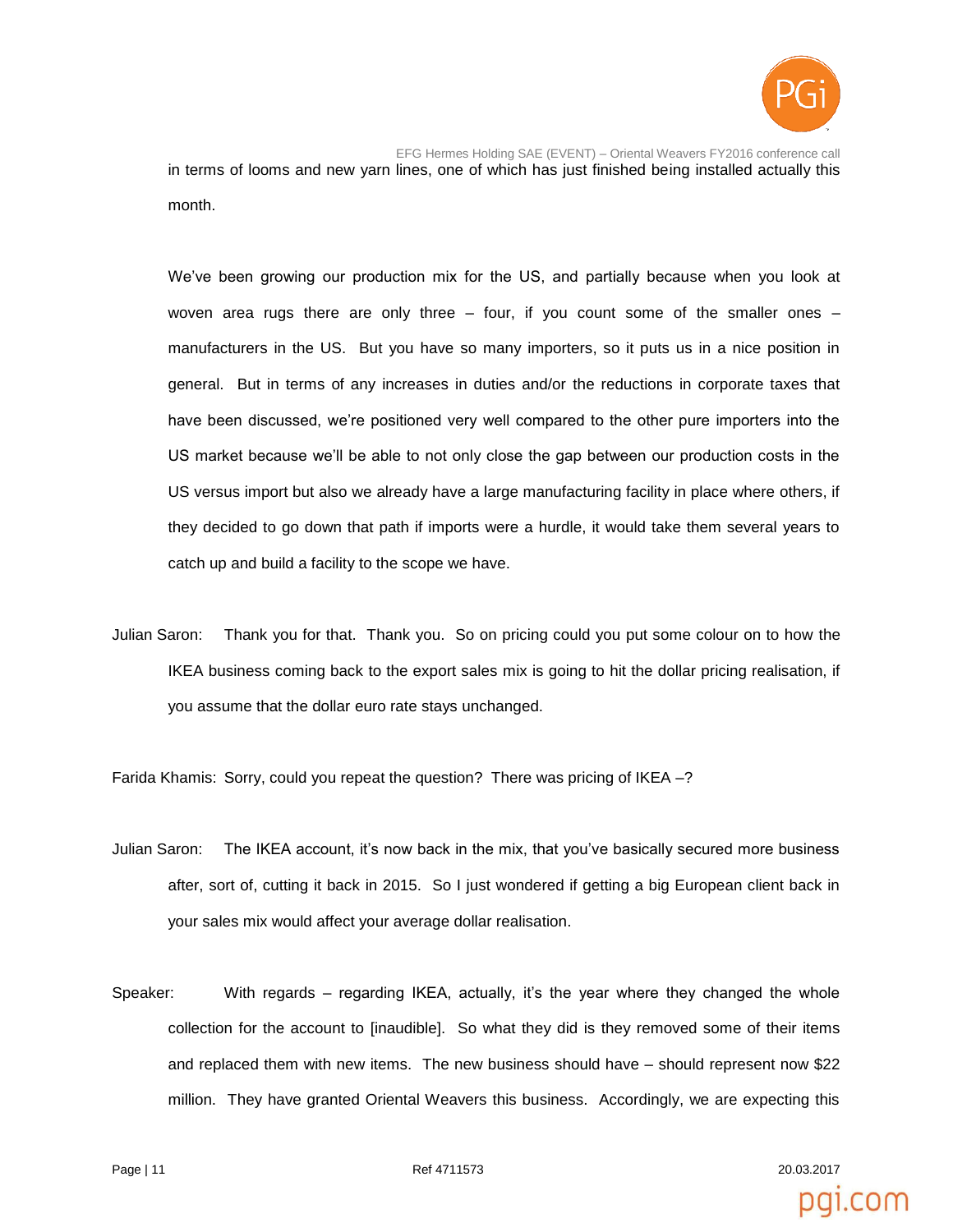

EFG Hermes Holding SAE (EVENT) – Oriental Weavers FY2016 conference call year around \$10 million to start within the third quarter and the fourth quarter. So the shipping will start in May and the cash flow or the estimated collection will be in June. From June – December, this is only the 50% of the expected annual growth which is \$22, as I said, \$22 million, generally. However, while we are targeting \$50 million to be sold to IKEA in 2017, and expect it to regrow or to pick up in 2018.

- Julian Saron: Okay, and there's no impact on average, I mean, unit price, you're not you don't have to discount more that side for whatever reason.
- Speaker: Yeah. Well, the average in the woven, only in the woven, is around  $\epsilon$ 5 per square metre, okay.
- Julian Saron: Okay. I've got two remaining questions, I'll be quick. Could you explain to us what is the capital gain that you've booked by MAC selling land to Oriental Weavers and who the minority shareholders are in MAC?
- Speaker: The capital gain last year, you know, if your in the commentary for the Q4 we talk about margins here –
- Julian Saron: Sorry, I mean, acquisition of 24,000 square metres owned by MAC.
- Speaker: Yeah, this is, this will be, this will happen this year. And this is –
- Julian Saron: That's right. You're correct, it's MAC.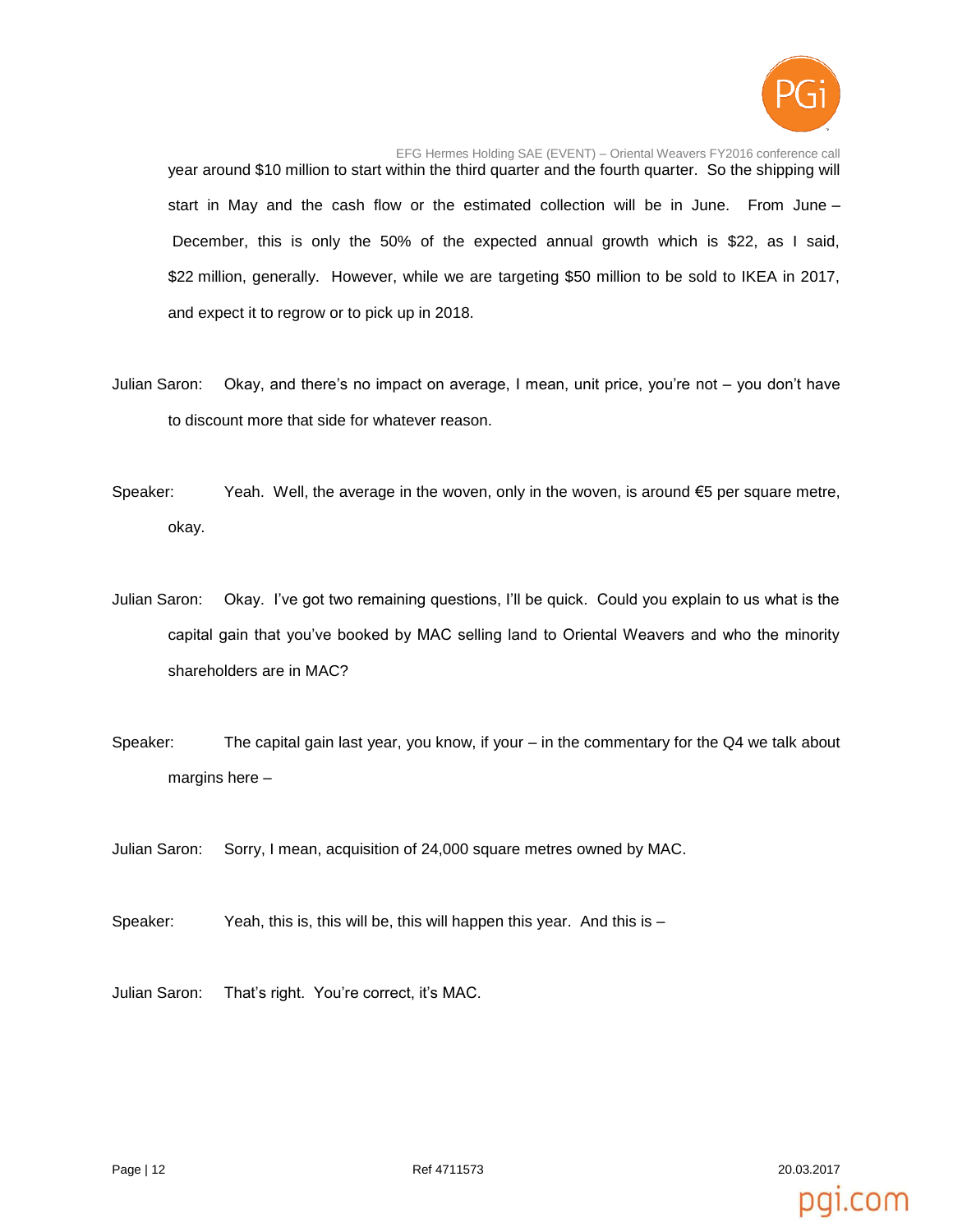

EFG Hermes Holding SAE (EVENT) – Oriental Weavers FY2016 conference call Speaker: – and for the expansion of Oriental Weavers for the local market we decided to buy them from MAC at the fair value. So we had an independent expert that evaluated the land and the building and with this price we agreed to buy it from MAC.

Julian Saron: Okay. So you did MAC book a profit on disposal?

- Speaker: Yeah, it might book a little bit profit. Yes, I think so. It will book –
- Julian Saron: Okay. And who are the minority okay. Who are the minority shareholders in MAC?
- Speaker: They have other shareholders. They are all shareholders of MAC. They are –
- Julian Saron: Who are they?
- Speaker: They are 41%, I think.
- Farida Khamis: 42%.
- Speaker: 42%, yes.
- Julian Saron: Okay. But okay, but it's not would it be the Khalid family?
- Speaker: Yeah, I don't –

Farida Khamis: No. Mr Khalid only owns 4%.

Julian Saron: Okay, okay. And last question the rebate for 2017 –

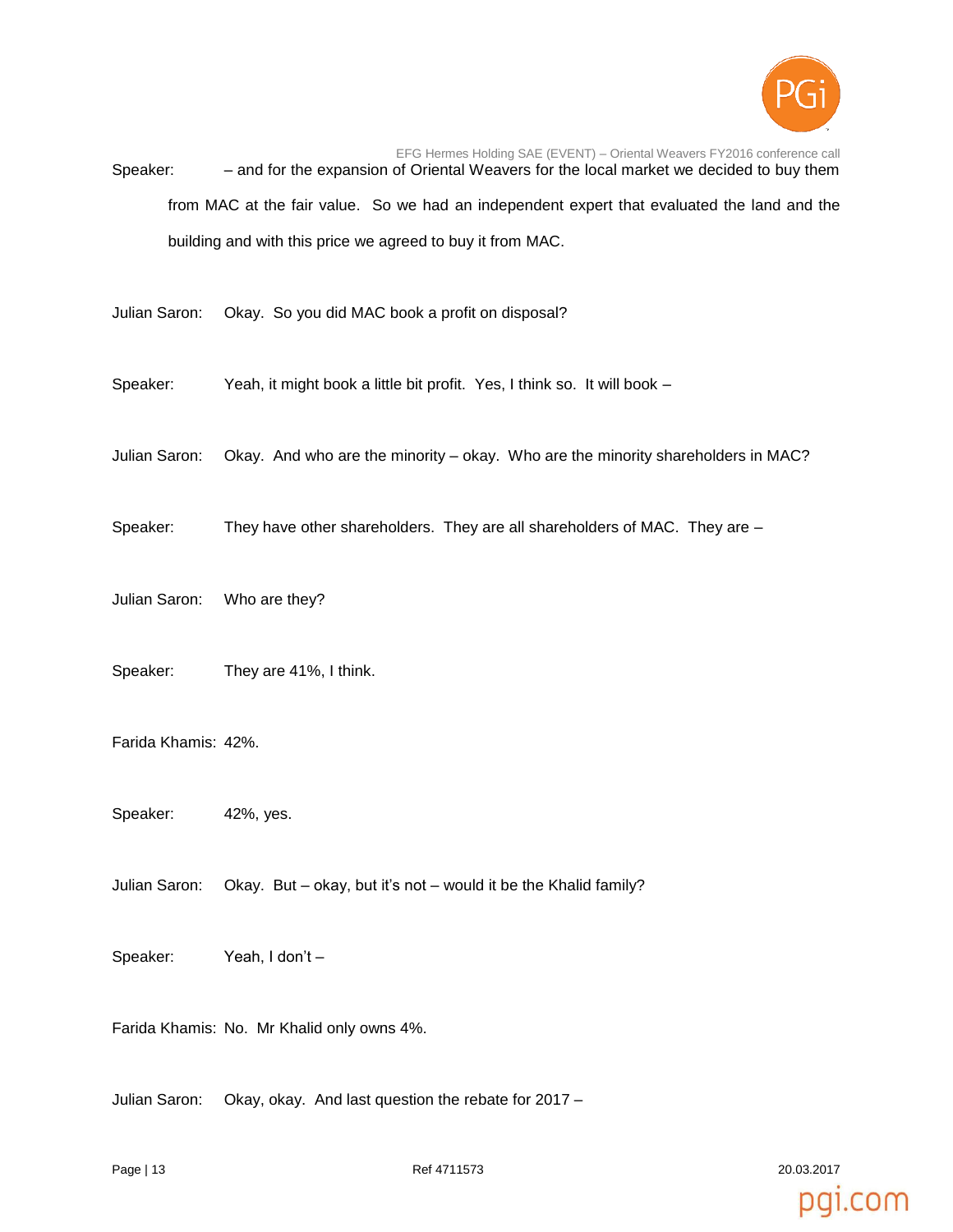

pai.com

EFG Hermes Holding SAE (EVENT) – Oriental Weavers FY2016 conference call

Speaker: Yes.

Julian Saron: – we should expect to collect the 2016 rebate that are due?

Farida Khamis: Yes.

Julian Saron: And –

Speaker: Yes.

- Julian Saron: and could we expect the 2017 to come through as well? Could we see the system normalise itself, i.e. if you sell X in January 2017 you would get your rebate for that month in 2017 plus the catch-up of the backlog of 2016? How do you see that work out for you?
- Farida Khamis: The year-to-date we collected almost £20 million of the rebate of the amount that we should have collected last year. So I believe, January this year in 2017, we are going to collect the amount of 2016 exports.

Julian Saron: Okay. Okay, so we're going to maintain this sort of delayed system –

Farida Khamis: Yes.

Julian Saron: – that has been in place since January, okay. Thank you very much for taking my questions. Thank you.

Farida Khamis: Thank you, Julian.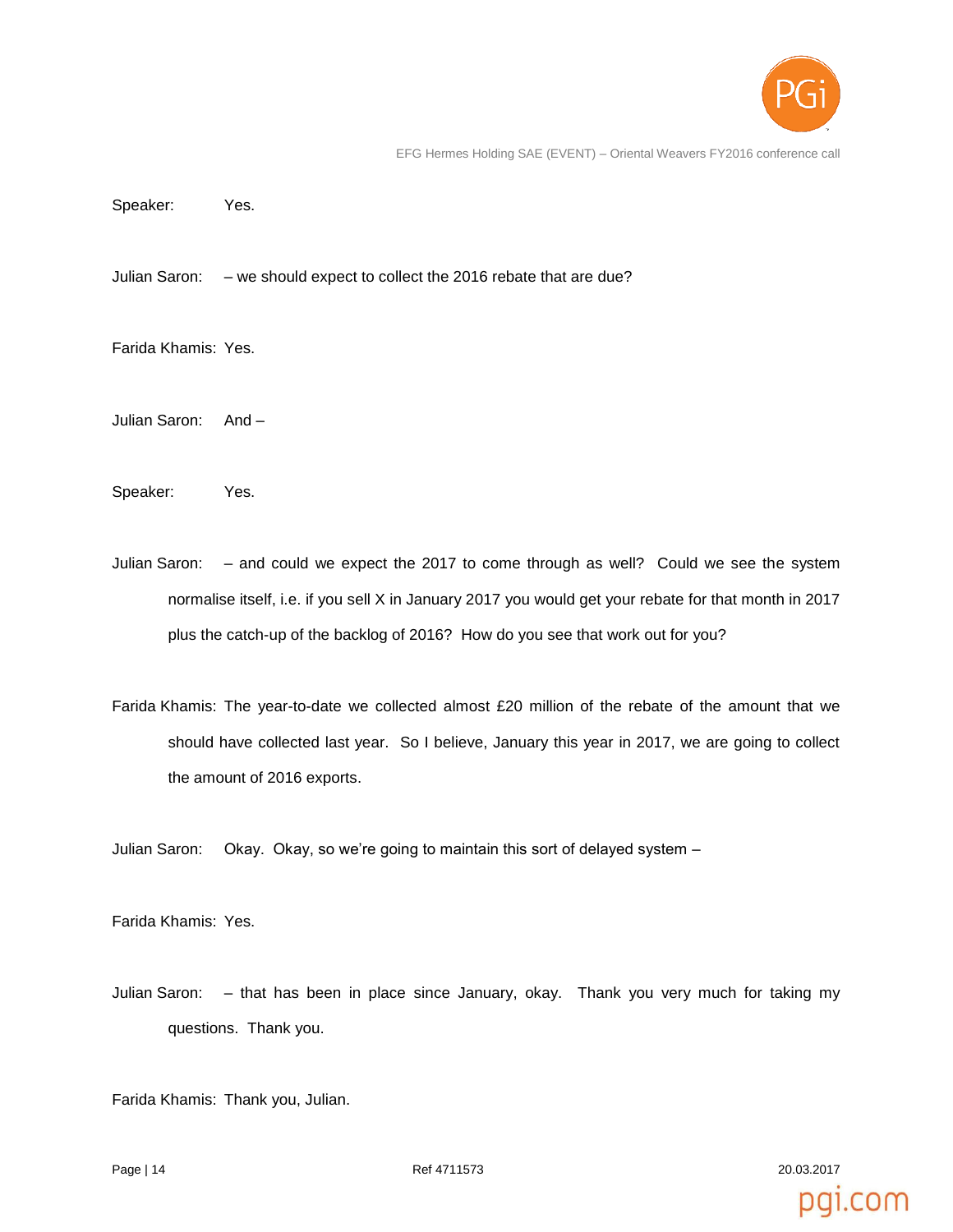

- Operator: We will now take our next question from Deepak Toley[?] from [inaudible]. Please go ahead.
- Deepak Toley: Hi, good afternoon. I have a few different questions. You told us price the increase on exports would on be actually a discount of 3%. Can you tell us what impact that will have on expected volumes this year on exports? Also on the local sales if there's any more price increases expected and volume impact. That's question one.

Question two is about the impact on polypropylene cost from your devaluation. At what percentage of cost will polypropylene represent by the end of 2017?

And the third question, if I can give you that as well, working capital increases. We saw those in Q4 go up pretty high, working capital. Do you expect that to go up as well because of the deval, and how would you fund that? Internal? Or would you have to borrow money to fund your working capital needs? Thank you.

Speaker: Do you think you can?

Farida Khamis: For the first question regarding the export volumes, we expect gross of 10% to 15% in 2017 volume. For the local volume, we expect a decline of almost 15% in local volume.

Deepak Toley: And price increases on the local?

Farida Khamis: The price increase –

Deepak Toley: Yes.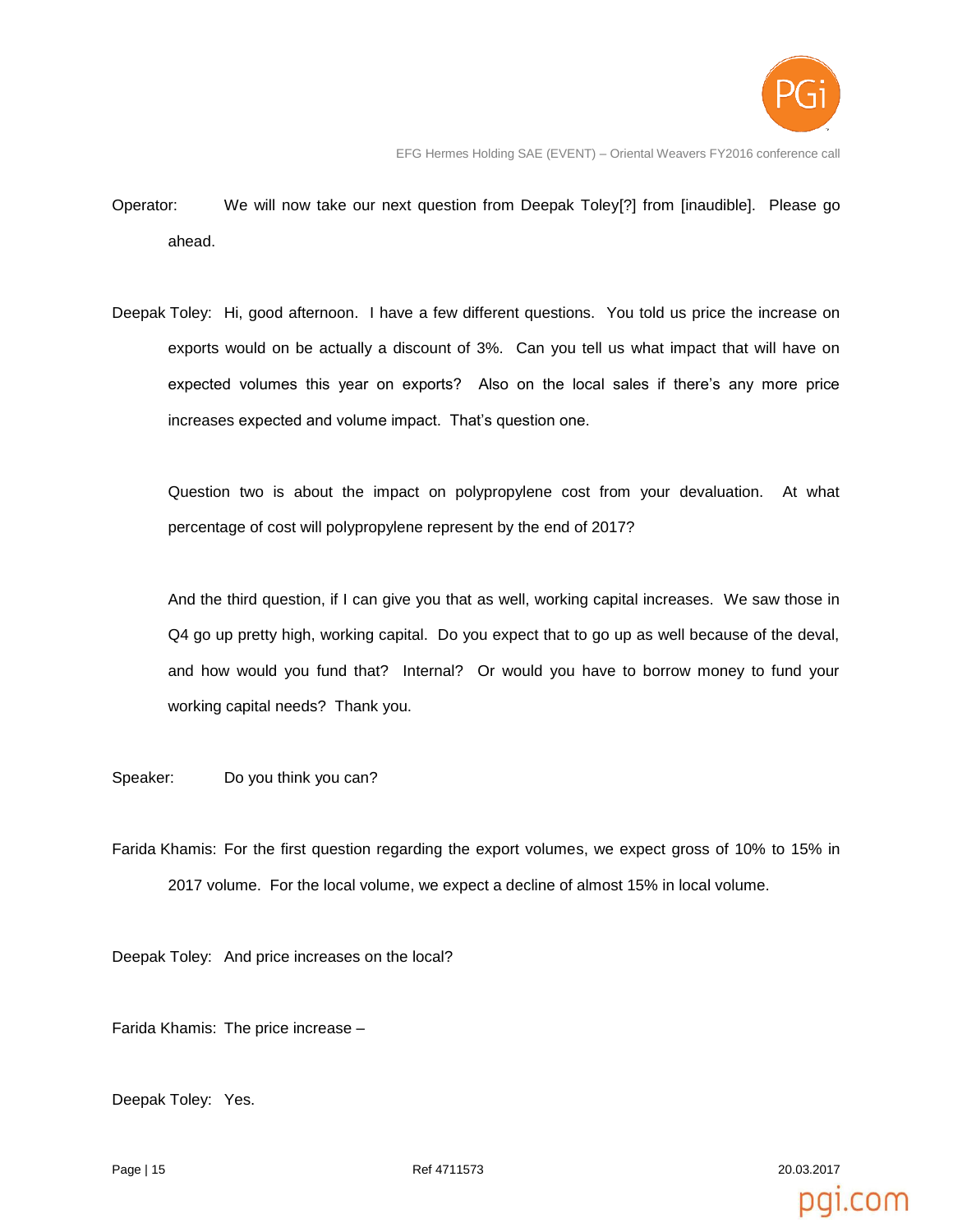

EFG Hermes Holding SAE (EVENT) – Oriental Weavers FY2016 conference call

Farida Khamis: – that we implemented so far, it's almost 80% increase since the floatation of the Egyptian pound. And lately, we offered 5% discount at the end of February and currently, we are having like 10% discount during the fair. We don't envision anymore major price increases or decreases, I mean, it would depend on the Egyptian pound vis a vis the dollar, but we don't see ourselves and changing pricing this year any further.

Regarding the polypropylene contribution to total cost, in 2016, polypropylene represented like 21% of total cost. And by the end of this year we expect it to be within the range of 26% or 24%. Regarding the working capital question.

- Speaker: Yeah, the net working capital will increase due to the devaluation, yes, because we have three of our – four of our subsidiaries, their dominant currency is US dollar. So translated with the closing rate, this will increase both [inaudible].
- Farida Khamis: One thing about the polypropylene, the contribution I told you about, it's a percentage of this[?], not cost.

Deepak Toley: Oh, okay.

Farida Khamis: So currently the polypropylene in 2016 is 25% to total cost. This was in [inaudible] in here. Next year we expect it to be within the range of 27%, because currently polypropylene price is 10% higher compared to the other with the last year, but we do not expect this trend to continue except prices to go down [inaudible].

Deepak Toley: Okay, thank you.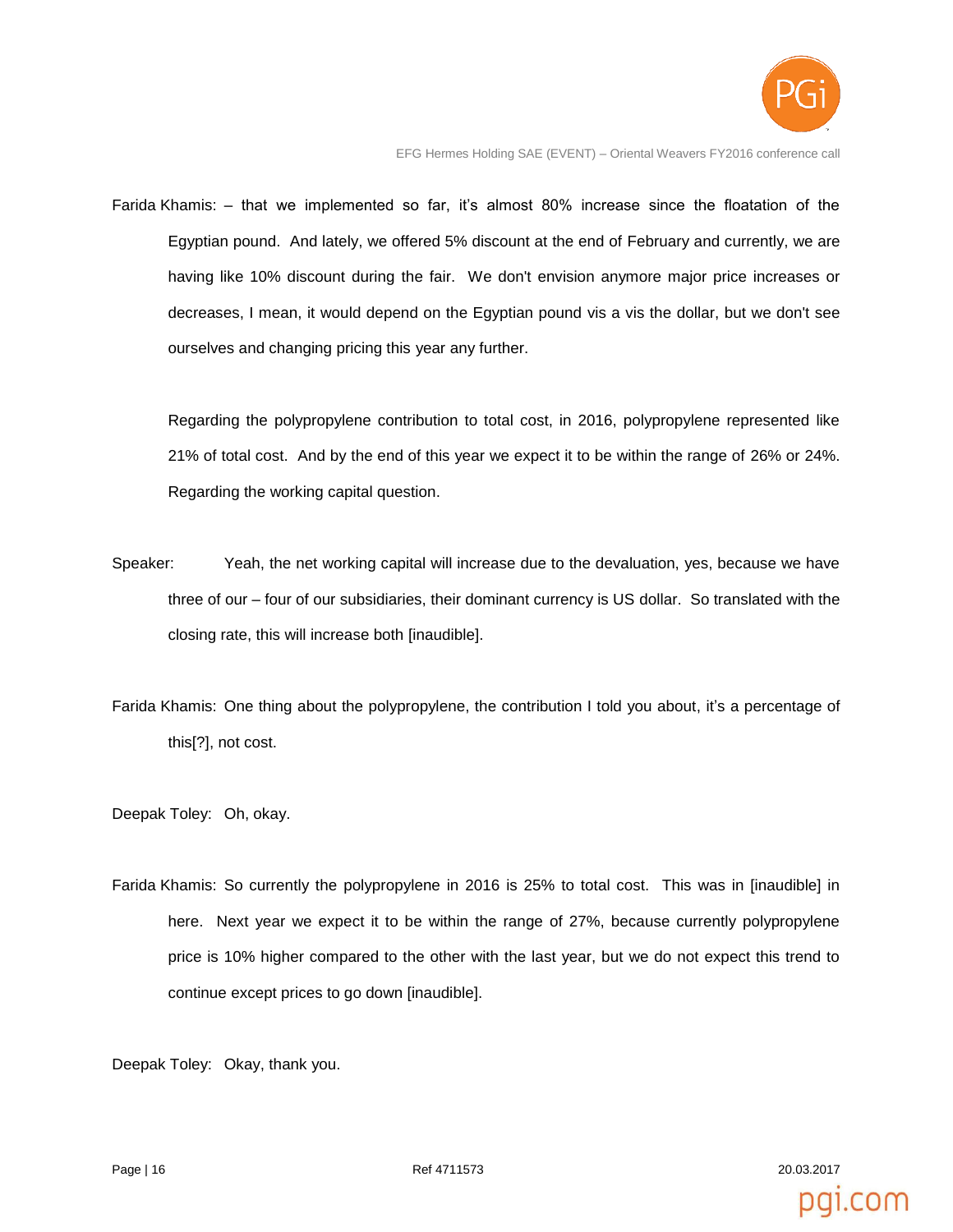

- EFG Hermes Holding SAE (EVENT) Oriental Weavers FY2016 conference call Operator: As a reminder, if you would like to ask a question, please press star one. We will now take your next question from Mahmoud[?] [inaudible]. Please go ahead.
- Mahmood: Hello, hi. Thank you for taking my question. I just have two questions. The first one is on your working capital. There seems to have been a like an increase in receivables and also inventory quite significantly. So, I'm assuming this inventory was in response to the fair. I don't know, but there's been – must have been like a 50% increase in your accounts receivable. So could you explain that please on the working capital and the cash conversion cycle?

Number two, I just want to take you on a very sort of long-term basis. I mean I – we've only recently started looking at the company. Why has your EBIT and your EBITDA and operating margins since '98 has almost halved, really, is there a reason for this? Is it like a structural market thing that has happened over the years significantly in that, please? Thank you.

- Madani Hozaien: Okay, as for working capital, the increase mainly is due to the [inaudible] of the balance sheet of the – our foreign currency subsidiaries. We have more than 60% of our balance sheet is dominated in US dollars.
- Mahmood: What percent, sorry?

Madani Hozaien: More than 60%.

Mahmood: Okay, cool.

Speaker: Okay.

Farida Khamis: So, it reflects almost [inaudible]…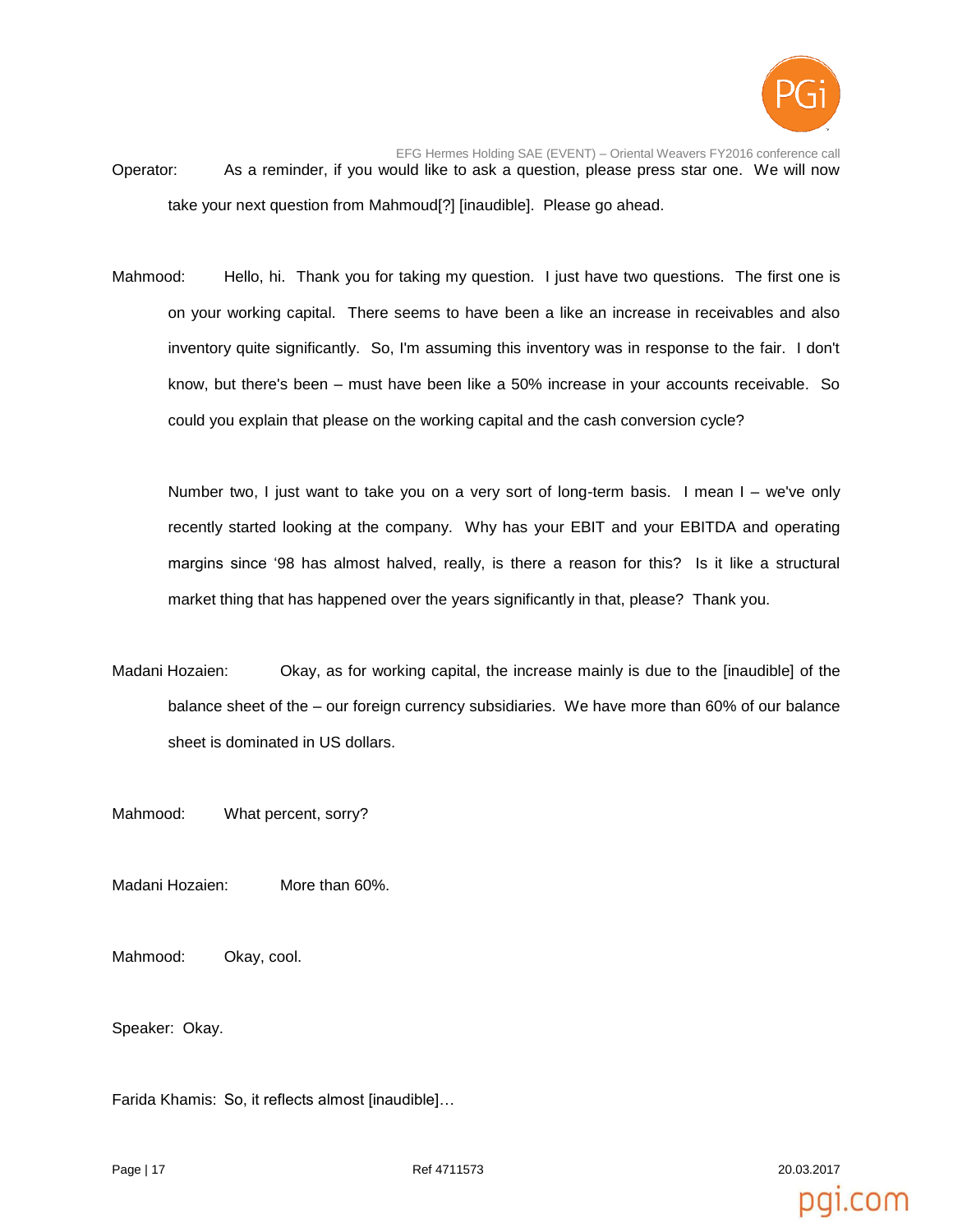

EFG Hermes Holding SAE (EVENT) – Oriental Weavers FY2016 conference call

Mahmood: Okay. That makes sense. Sorry. Yeah that makes sense.

- Farida Khamis: Yeah. But the value by subsidy, for example, days on hand for MAC which is our tufted division for the inventory, it went down from 158 days to 134 days.
- Mahmood: Okay.
- Farida Khamis: For Oriental Weavers International, which is the woven segment, with USD financials. The days on hand for the inventory went up ten days only. So, it's all-in-all, the impact it's actually – it's because of the floatation[?] as you take the closest rate for the translation.
- Mahmood: Yeah, yeah. Yeah, yeah. Okay, cool. That makes sense. Just over the long-term basis, I mean, I'm just very interested to know why there has been a complete margin squeeze, you know. Like I mean if we talk about for the last maybe 18 years, could you explain why that process happened and if we're going to go back to the average that is going to be, you know, a mean reversion or it's just a structural thing in the industry.
- Farida Khamis: Yeah, there are several reasons for the margin decline over the last 20 years. One of them is because of the polypropylene prices. So, for example, 20 years ago, polypropylene prices were around \$300 or \$400 a ton.

Mahmood: Okay.

Farida Khamis: Currently, as you can see, it's \$1,000 and in 2014 and '16 prices were around \$1,500 and \$1,400.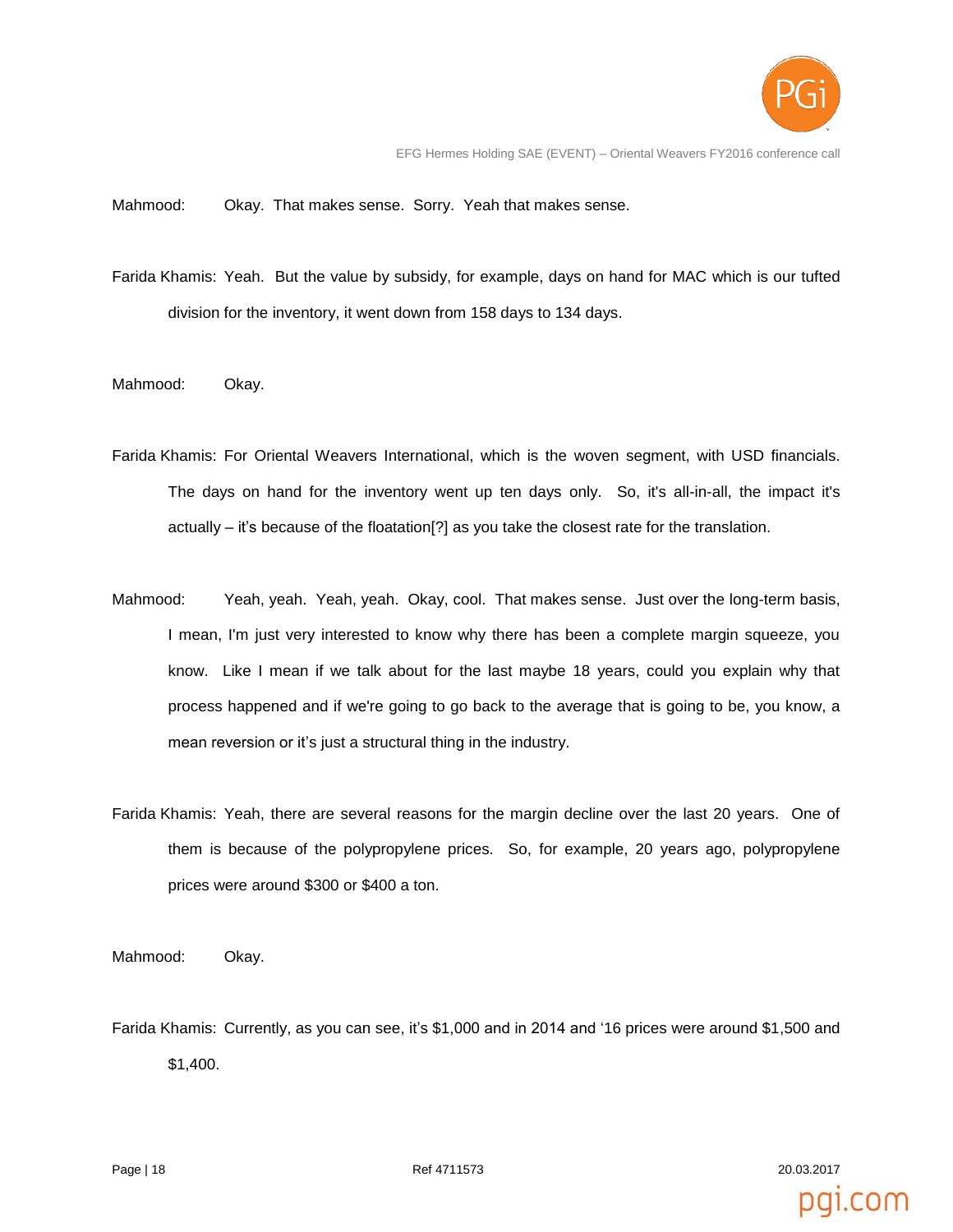

EFG Hermes Holding SAE (EVENT) – Oriental Weavers FY2016 conference call

Mahmood: Yeah.

- Farida Khamis: Also during the period of 2006 to 2009, there was the global slowdown in the US, which is our most important market. So that's why there was like strategy of volume growth, so we had to break [inaudible] and give discounts in order to enhance the sales volumes.
- Mahmood: Sure.
- Farida Khamis: Also during the period of 2006, we had the structuring where MAC was consolidated to the group and MAC, given its production process and the market that it covers, it usually covers the lower end market somehow so the margins of MAC are relatively lower compared to Oriental Weavers. So there were several factors as I told you behind the decline environment. But currently, also during the revolution in Egypt, there was like severe margin pressure because –

Mahmood: Okay.

Farida Khamis: – we had to bear most of the higher cost of polypropylene during that time, especially in the export market. So, we couldn't pass on the higher cost of polypropylene during the revolution.

Mahmood: Sure.

- Farida Khamis: But currently, if you look at our margins, you can see that our margins started to recover since 2014 and currently this year we reported the highest margin in the last nine years.
- Mahmood: Sure, sure. I mean just a very simple question. So, for example, if things do start to improve in the US housing market then you should expect – there is – there to be some element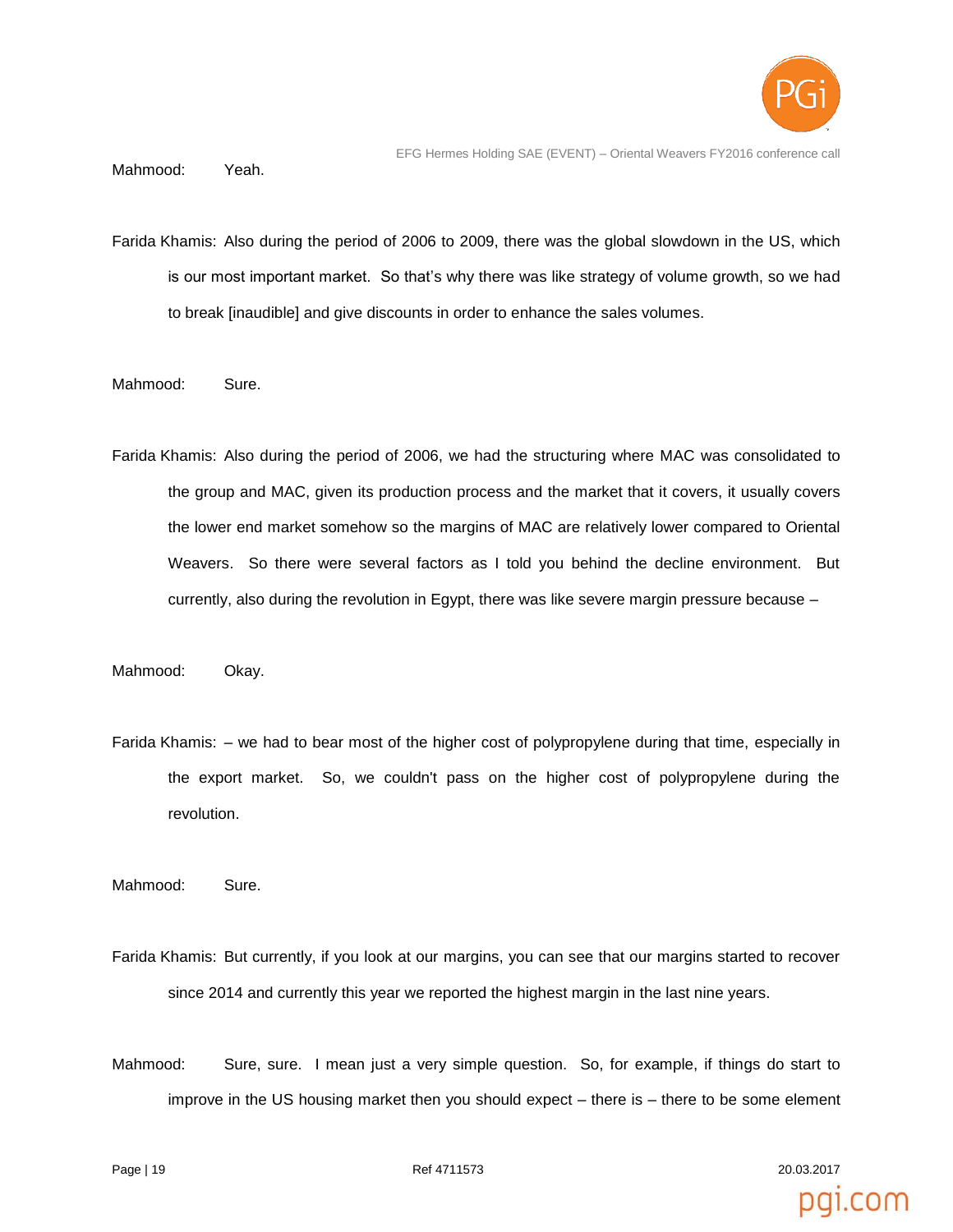

EFG Hermes Holding SAE (EVENT) – Oriental Weavers FY2016 conference call of a reversion to the mean. So you should expect to see in the next five years, perhaps EBIT margins to go back to low to mid-teens – on the low to mid teen level. So you go back from 9.5% maybe to 13% to 14%. Will that be a possibility let's say in the next 14 – sorry, the next four years?

Farida Khamis: Yes, we expect margins to continue growing, but on the lower – how can I say – we do not expect a severe increase in margin, but margin is to remain relatively more or less stable or a little bit higher.

Mahmood: Sure, alright, cool. Okay, so okay, cool.

Farida Khamis: Jonathan, would you like to elaborate?

Mahmood: Okay. If you…

Farida Khamis: Just a second. Jonathan, would you like to elaborate on the margins in the US?

- Jonathan Witt: Well, I think we've, as I mentioned, relied on the mix of production in the US versus overseas, but also as we've increased our capacity and production and also updated our machinery at our US facility, our costs have gone down on that standpoint. So that, I think, we have seen, just in our US operation, an increase in our manufacturing profitability, which should only continue, which will help us grow.
- Mahmood: Sure. Alright, cool. Okay, cool. Thank you, thank you very much guys. Thank you for the call.

Jonathan Witt: Thank you.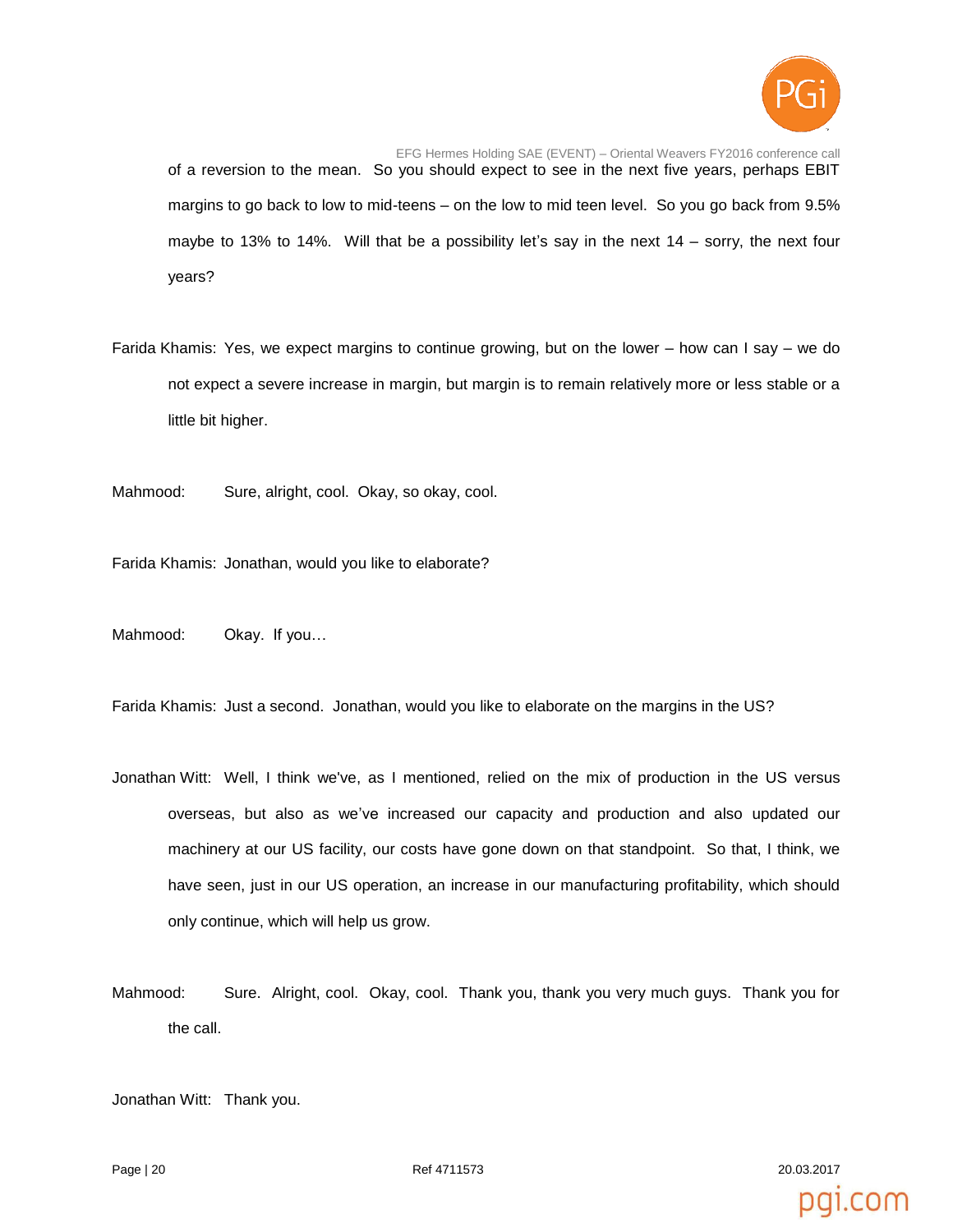

pai.com

EFG Hermes Holding SAE (EVENT) – Oriental Weavers FY2016 conference call

Farida Khamis: Thank you.

- Operator: As a reminder if you would like to ask a question, please press star one. We will now take our next question from [inaudible] Investment Management, please go ahead.
- Speaker: Hello.

Farida Khamis: Yes.

Speaker: Hello. I have a question on the [inaudible] right now and what would [inaudible] addition of the 11 [inaudible] this year?

Farida Khamis: Sorry, could you repeat? Which factory?

- Speaker: Sure. The woven segment's capacity as of 2016 and also in 2017 after the addition of the 11 looms.
- Farida Khamis: Okay. I will tell you the total capacity for the clothing, the tufted and the non-woven and the US factory and the Chinese one. In 2016, our total capacity is 151 million square metres. In 2017, after the expansion plan, we expect our capacity to reach 156 million square metres. For the woven segment in Egypt, our total capacity is 66.356 million square metres. Next year, it should but each 69.7. And 2017, I mean by end of 2017, our capacity should reach 69.7 million square metres.

Speaker: Okay.